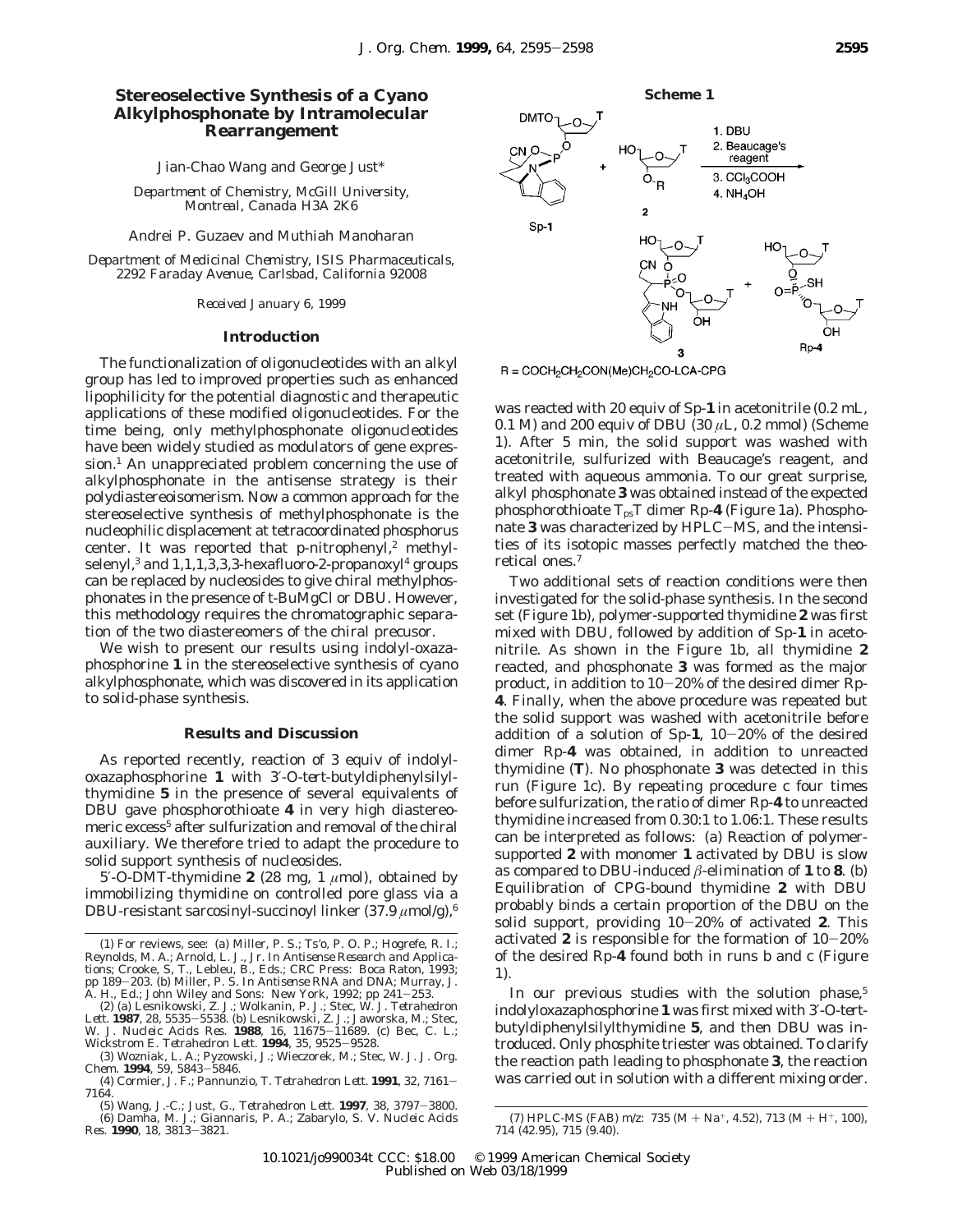

**Figure 1.** HPLC analysis for the reaction of thymidine **2** with Sp-**1**. HPLC: HP 1090 Serial II; Waters C4 column (3.9 × 300 mm); solvent A, water; B: acetonitrile; 1.5 mL/min flow rate; 3% B increase linearly to 7% B for the first 15 min, then increase to 40% B during the next 20 min. (a) As described in text. (b) To the sintered glass funnel were added thymidine **2** (1 *µ*mol) and 30 *µ*L of DBU (0.2 mmol) in 0.1 mL of acetonitrile, and then a solution of Sp-**1** in acetonitrile (0.2 mL, 0.1 M) was added by a syringe. After 5 min, the solid support was washed with acetonitrile (3  $\times$  2 mL) and sulfurized with Beaucage's reagent (0.1 mL, 0.1 M in THF). After detritylation, the solid support was cleaved with NH<sub>4</sub>OH (28%) at 50 °C for 2 h. (c) To the sintered glass funnel was added **2** (1 *µ*mol) and 30 *µ*L of DBU (0.2 mmol) in 0.1 mL of acetonitrile. After 3 min, the solid support was washed with acetonitrile  $(2 \times 1 \text{ mL})$ , and then a solution of Sp-1 in acetonitrile  $(0.2 \text{ mL}, 0.1 \text{ M})$  was added by a syringe. The following is same as in procedure b.



**Figure 2.** 31P NMR of alkylphosphonate **6** and **7**.

First, 5 equiv of DBU was added to a  $CDCl<sub>3</sub>$  solution of Rp-**1** synthesized from (*R*)-3-hydroxyl-4-(2-indolyl)butyronitrile and consisting of two diastereomers in a ratio of 40:1. After several minutes, two peaks in 31P NMR were observed at 32.55 and 32.26 ppm with a ratio of 1:10. Then 1 equiv of 3′-*O*-*tert-*butyldiphenylsilylthymidine **5** was added. A major peak around 29.08 ppm appeared, and the peaks around 32 ppm disappeared. After chromatography, alkyl phosphonate **6** was obtained as a mixture of four diastereomers, with a 31P NMR signal at 29.88, 29.63, 28.93, and 28.79 ppm. The ratio of these four peaks was 13.5:1.0:10.8:139.9, as shown in Figure 2. The intermediates corresponding to the peaks at 32 ppm could not be isolated.

In a parallel run, the reaction of a less pure Sp-**1** (mixture of two diastereomers in a ratio of 13:1) with DBU and thymidine **5** provided alkylphosphonate **7.** Four similar peaks in the 31P NMR of **7** were observed as in **6** (Figure 2), but the peak at 29.95 ppm became a major



one. The ratios of these four peaks were 13.5:1.3:1.0: 1.9.The configuration of these compounds has not been elucidated.

The phosphonate formation is best explained by postulating a  $\beta$ -elimination to form phosphite **8** or its anion, followed by formation of **11**, 32 ppm. We first thought that reaction of **11** with thymidine derivative **5** or **2** would then directly provide phosphonates **6**, **7**, and hence, **3**. However, the analogous phosphonate **12** did not react with **5** under the conditions used. We therefore think that **11** is in equilibrium with **8**, which then reacts with **2** or **5** as outlined to provide phosphite **10** or its anion. The latter then adds to the  $\alpha$ , $\beta$ -unsaturated nitrile 9 to give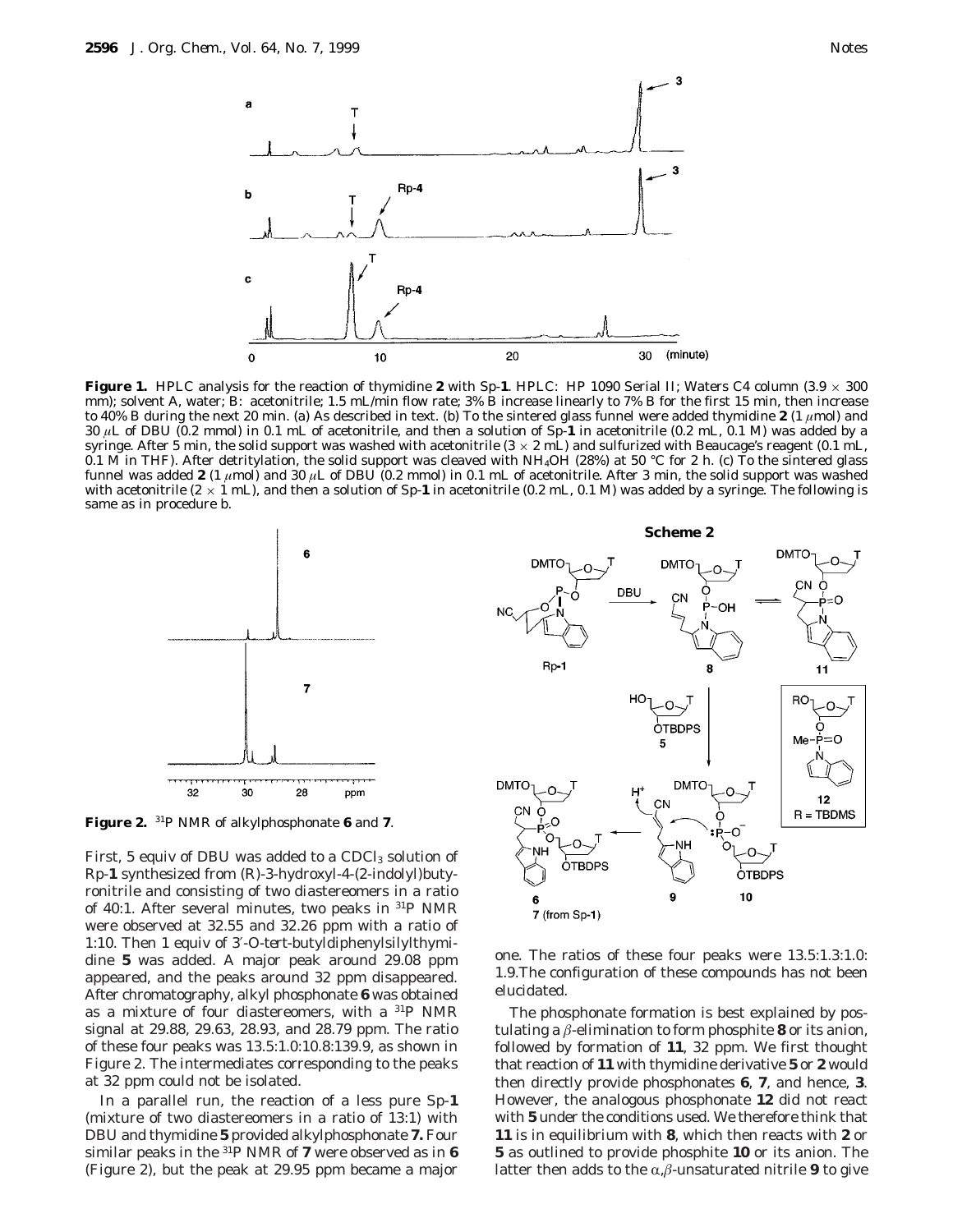alkylphosphonates. The latter reaction is well established.<sup>8</sup>

Although four diastereomeric phosphonates **6** or **7** were formed, one diastereomer predominated both when Sp-**1** and Rp-**1** were used as starting materials. Further investigations on the mechanism and usefulness of the reaction will be reported in due course.

## **Experimental Section**

**General Methods.** NMR spectra were recorded at 500 MHz for 1H NMR, 125 MHz for 13C NMR, and 202 MHz for 31P NMR. Chemical shifts are reported (*δ*) relative to TMS (1H) and 85%  $H_3PO_4$  (<sup>31</sup>P) as external standards. THF was dried by distillation on sodium benzophenone ketyl, acetonitrile, and triethylamine on calcium hydride, pyridine on barium oxide. DBU was distilled under vacum and then stored over 4 Å Linde molecular sieves under argon. PCl<sub>3</sub> was first degassed by refluxing for 2 h under argon followed by fractional distillation and stored under argon. Water was HPLC grade from Aldrich Chemical Co. Inc.; 3′-*O*-TBDPS-thymidine, Beaucage's reagent, and solid support CPG were generously provided by ISIS Pharmaceuticals (Carlsbad, CA).

**Indolyloxazaphosphorine (Sp-1).** A dry 100-mL roundbottomed flask containing 20 mL of dry THF was flushed with argon and sealed with a septum, and then  $1.3$  mL of  $\text{PCl}_3$  (15 mmol) was introduced via a syringe. The flask was cooled to  $-78$ °C in a dry ice/acetone bath, and a solution of (*S*)-3-hydroxy-4- (2-indolyl)butyronitrile (3.0 g, 15 mmol) in THF (15 mL) containing triethylamine (6.9 mL, 50 mmol) was added via a syringe. The reaction mixture was stirred for 30 min at  $-78$  °C and then warmed to 0 °C for 1 h. The flask was cooled to  $-78$  °C again, and a solution of 5-*O*′-TBDMS-thymidine (8.2 g, 15 mmol) in THF (20 mL) was added via a syringe. The reaction mixture was stirred at  $-78$  °C for 30 min, the cooling bath was removed, and the solution was warmed to room temperature. The triethylammonium chloride was filtered off and washed with  $CH_2Cl_2$  $(2 \times 10 \text{ mL})$ . The filtrate was concentrated and purified by silica gel chromatography  $\left(\frac{CH_2Cl_2/CH_3CN}{1:10}\right)$  to afford white solid indolyloxazaphosphorine Sp-**<sup>1</sup>** (5.43 g) in 47% yield, mp 112- 113 °C. Two diastereomers of indolyloxazaphosphorine Sp-**1** were obtained in a ratio of 13:1 as established by <sup>31</sup>P NMR: <sup>31</sup>P NMR (202.3 MHz, CDCl3) *δ* 121.58 ppm (93%), 122.17 ppm (7.0%); 1H NMR (500 MHz, CDCl3) *δ* 8.93 (br s, 1H, NH), 7.55 (s, 1H, H-6), 7.24, 6.83 (m, 17H, aromatic H), 6.40 (m, 2H, H-3-indole, H-1′), 4.95 (m, 1H, H-3′), 4.41 (m, 1H, CHOP), 4.04 (m, 1H, H-4′), 3.80 (ss, 6H, 2 × OCH3), 3.50, 3.31 (m, 2H, HH′-5′), 3.10 (m, 2H, CH2C-indole), 2.72 (m, 2H, CH2CN), 2.49, 2.24 (m, 2H, HH′- 2′), 1.41 (s, 3H, CH3C-5); 13C NMR (125.7 MHz, CDCl3) *δ* 163.44, 158.62, 150.20, 143.92, 137.74, 137.61, 135.22, 134.98, 134.93, 133.58, 129.96, 128.00, 127.85, 127.09, 122.55, 121.63, 120.44, 115.76, 113.13 (d,  $J = 1.9$  Hz), 111.33, 110.30 (d,  $J = 10.0$  Hz), 104.17, 86.89, 85.18 (d,  $J = 3.6$  Hz), 84.49, 75.07 (d,  $J = 10.0$ Hz), 70.20 (d,  $J = 7.3$  Hz), 62.75, 55.15, 39.45 (d,  $J = 3.6$  Hz), 30.75 (d,  $J = 5.5$  Hz), 29.52, 25.14 (d,  $J = 2.6$  Hz), 11.56; MS (FAB, nitrobenzyl alcohol) *<sup>m</sup>*/*<sup>e</sup>* 795 (M + Na+, 4.6), 773 (M <sup>+</sup> H+, 1.0), 772 (1.8); HRMS (FAB, glycerol) *m*/*e* calcd for  $C_{43}H_{42}N_4O_8P$  [MH<sup>+</sup>] 773.274 02, found 773.273 95.

**Indolyloxazaphosphorine (Rp-1).** Using the same procedure as for the synthesis of indolyloxazaphosphorine Sp-**1**, the reaction of (*R*)-3-hydroxy-4-(2-indolyl)butyronitrile (30 mg, 0.15 mmol) with  $\text{PCl}_3$  (13  $\mu$ L, 0.15 mmol) and 5'-*O*-DMT-thymidine (81.6 mg, 0.15 mmol) afforded a crude product. Purification with thin-layer chromatography gave 42 mg of indolyloxazaphosphorine Rp-**1** in 36% yield. Two diastereomers of indolyloxazaphosphorine Rp-**1** were obtained in a ratio of 40:1 as established by 31P NMR: 31P NMR (202.3 MHz, CDCl3) *δ* 120.10 ppm (2.4%), 119.68 ppm (97.6%); 1H NMR (500 MHz, CDCl3) *δ* 8.79 (br s, 1H, NH), 7.53-6.80 (m, 18H, H-6, aromatic H), 6.41 (dd, 1H, *<sup>J</sup>*  $= 8.0, 6.0$  Hz, H-1'), 6.27 (s, 1H, H-3-indole), 5.05 (m, 1H, H-3'),

4.43 (m, 1H, CHOP), 4.00 (m, 1H, H-4'), 3.80 (ss, 6H,  $2 \times OCH_3$ ), 3.32, 2.87 (m, 2H, HH′-5′), 3.17, 3.06 (m, 2H, CH2C-indole), 2.81, 2.72 (m, 2H, CH2CN), 2.40 (m, 2H, HH′-2′), 1.32 (s, 3H, CH3C-5); 13C NMR (125.7 MHz, CDCl3) *δ* 163.51, 158.57, 150.15, 143.81, 137.72, 137.60, 135.36, 134.90, 134.84, 133.05, 130.00, 129.95, 129.32, 128.97, 128.05, 127.93, 127.81, 127.03, 122.56, 121.65, 120.42, 115.66, 113.08 (d,  $J = 1.9$  Hz), 111.29, 110.24 (d,  $J = 11.0$  Hz), 104.27, 86.77, 84.71 (d,  $J = 2.8$  Hz), 84.22, 74.55 (d,  $J = 6.4$  Hz), 69.70 (d,  $J = 8.2$  Hz), 62.59, 55.11, 39.62, 30.48 (d,  $J = 5.5$  Hz), 25.36 (d,  $J = 2.8$  Hz), 11.40; HRMS (FAB, glycerol)  $m/e$  calcd for  $C_{43}H_{42}N_4O_8P$  [MH<sup>+</sup>] 773.27402, found 773.27395.

**Immobilized Thymidine (2).** To a dry 6 mL Hypovials were added 5′-*O*-DMT-thymidine (109 mg, 0.2 mmol), CPG with sarcosinyl-succinonyl linker (1.0 g), 4-DMAP (12 mg, 0.1 mmol), triethylamine (80 *µ*L), DEC (384 mg, 2.0 mmol), and anhydrous pyridine (5 mL). The mixture was shaken at room temperature for 24 h. Pentachlorophenol (134 mg, 0.5 mmol) was added, and the mixture was shaken for an additional period of 16 h. The CPG was filtered off and washed successively with pyridine,  $CH<sub>2</sub>$ -Cl<sub>2</sub>, and ether. Then the CPG was treated with reagent grade piperidine (5 mL), and the slurry was shaken for 10 min. The result CPG was filtered off, washed successively with  $CH_2Cl_2$ and ether, and dried under vacuum. The dried CPG was mixed with equal parts of two solutions of 0.5 M acetic anhydride in THF and 0.5 M 4-DMAP/2,4,6-trimethylpyridine in THF (4 mL each). The slurry was shaken for 2 h and then washed successively with pyridine,  $CH_2Cl_2$ , THF, and ether. The loading amount was measured by Trityl Analysis, 37.9 *µ*mol/g. Detritylation with 3% trichloroacetic acid in 1,2-dichloroethane afforded the immobilized thymidine **2**.

**Alkylphosphonate (3).** To the sintered glass funnel were added **2** (27 mg, 1  $\mu$ mol) and a solution of Sp-1 in acetonitrile (0.2 mL, 0.1 M), and then 30 *µ*L of DBU (0.2 mmol) was added by a syringe. After 5 min, the solid support was washed with acetonitrile  $(3 \times 2 \text{ mL})$ , and then Beaucage's reagent  $(0.1 \text{ mL})$ , 0.1 M in THF) was added. After detritylation, the solid support was cleaved with NH4OH (28%) at 50 °C for 2 h. The solution was evaporated to dryness, and the residue was dissolved in water (1 mL) and filtered. The solution was ready for HPLC analysis, and the result was shown in Figure 1a: HPLC-MS (FAB) *<sup>m</sup>*/*<sup>e</sup>* 735 (M + Na+, 4.52), 713 (M+H+, 100), 714 (42.95), 715 (9.40).

**Alkylphosphonate (6).** To a solution of Rp-**1** (34 mg, 0.044 mmol) in dry THF (2.5 mL) was added 5 equiv of DBU (32 *µ*L). After 5 min, 1 equiv of 3′-*O*-TBDPS-thymidine (21 mg) was added. The mixture was stirred for 5 min. The solution was evaporated, and the crude product was purified by silica gel column chromatography (EtOAc) to give 25 mg of alkylphosphonate **<sup>6</sup>** as light yellow solid in 45% yield, mp 127-128 °C. Four isomers were observed from its 31P NMR: 31P NMR (202.3 MHz, CDCl3) *δ* 29.88 ppm (8.1%), 29.63 ppm (0.6%), 28.93 ppm (6.6%), 28.79 ppm (84.7%). The following NMR spectra were for the major isomer.: 1H NMR (500 MHz, CDCl3) *δ* 9.39, 9.32, 9.08  $(3 \times s, 3H, NH-3\text{-}T^5, NH-3\text{-}T^3, NH, 7.62-6.77 \text{ (m, 27H, 27H, 287)}$ aromatic H), 7.48 (s, 1H, H-6-T<sup>5</sup>), 7.12 (s, 1H, H-6-T<sup>3</sup>), 6.30 (m, 2H, H-1′-T3′ , H-3-indole), 6.12 (m, 1H, H-1′-T5′ ), 5.16 (m, 1H, H-3′- T3′ ), 4.29 (m, 1H, H-3′-T5′ ), 4.10 (m, 1H, H-4′-T5′ ), 4.06 (m, 1H, H-4′-T<sup>3′</sup>), 3.88, 3.82 (m, 2H, HH′-5′-T<sup>3′</sup>), 3.73, 3.72 (ss, 6H, 2  $\times$ CH3O), 3.43, 3.29 (m, 2H, HH′-5′-T5′ ), 3.17, 2.90 (m, 2H, CCH2), 2.50 (m, 1H, H-2′-T3′ ), 2.36 (m, 4H, H′-2′-T3′ , PCH, CNCH2), 2.24, 2.06 (m, HH′-2′-T5′ ), 1.77 (s, 3H, CH3C-5-T5′ ), 1.43 (s, 3H, CH3C-5-T3′ ), 1.06 (s, 9H, SiC(CH3)3); 13C NMR (125.7 MHz, CDCl3) *δ* 163.62, 158.62, 150.28, 150.14, 143.86, 136.54, 136.24, 135.54 (d,  $J = 1.9$  Hz), 135.10, 134.79, 132.75, 132.51, 130.06, 129.92 (d, J = 3.8 Hz), 128.02, 127.91, 127.88, 127.86, 127.83, 127.13, 121.69, 119.92, 119.71, 116.75 (d,  $J = 11.3$  Hz), 113.16, 111.44, 111.03, 110.69, 102.40, 87.09, 86.76, 84.76 (d,  $J = 5.5$  Hz), 84.19, 83.98 (d,  $J = 7.3$  Hz), 77.54 (d,  $J = 6.4$  Hz), 72.25, 65.86 (d,  $J =$ 7.3 Hz), 62.79, 55.07, 39.11, 33.98, 32.84, 29.52, 26.65, 26.19, 18.83, 16.27, 12.03, 11.60; MS (FAB, nitrobenzyl alcohol) *m*/*e* 1253 (M + <sup>H</sup>+, 0.9), 1189 (4.2); HRMS (FAB, glycerol) *<sup>m</sup>*/*<sup>e</sup>* calcd for C69H74N6O13SiP [MH+] 1253.482 07, found 1253.482 50.

<sup>(8)</sup> *Houben-Weyl, Methoden der Organischen Chemie*; Georg Thieme Verlag: Stuttgart, 1963; Band XII/1, Teil 1, pp 463-475.